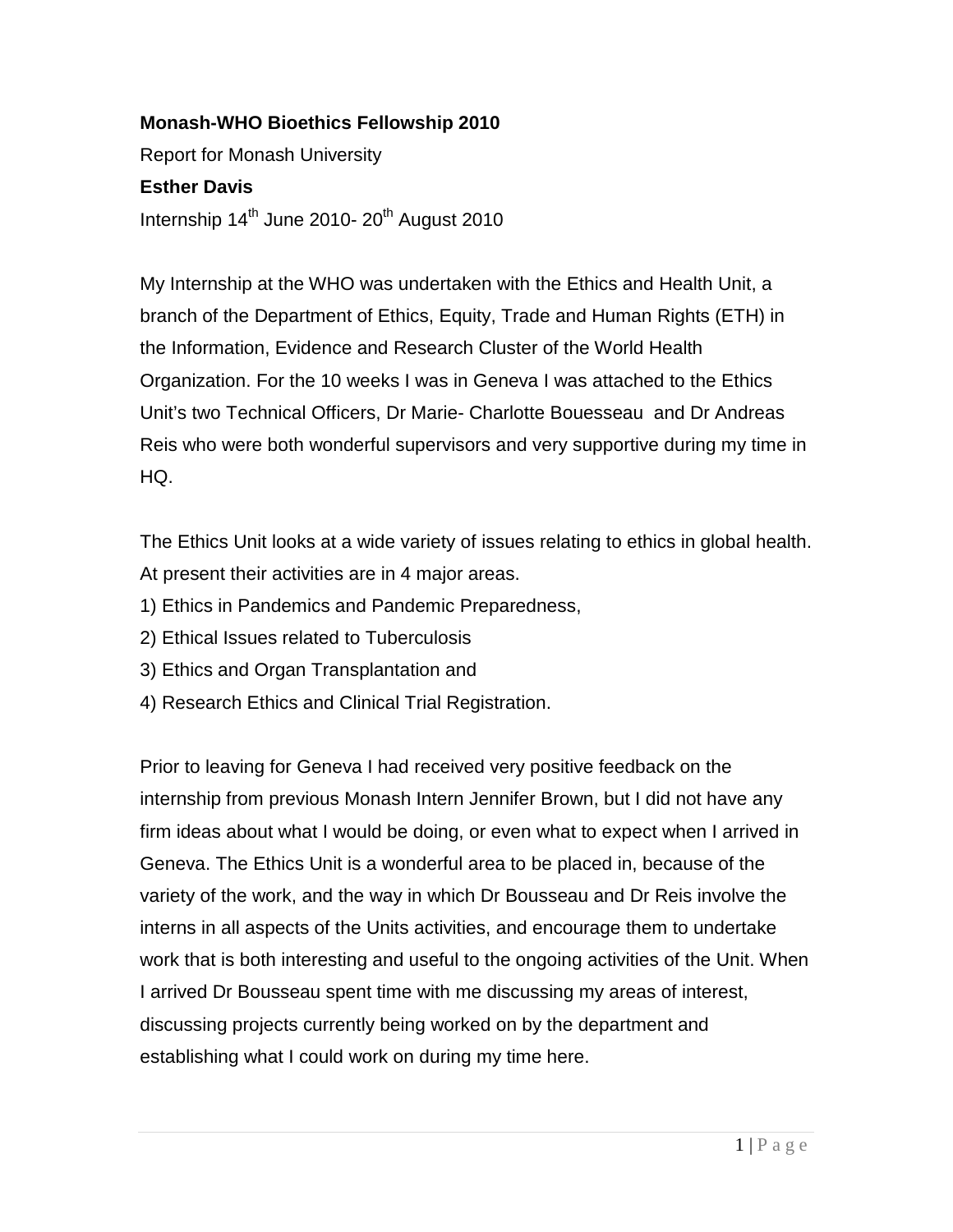During my time in Geneva I was mainly involved in working on the ethics of organ transplantation. This was a whole new area for me. I started with undertaking a comparison between the 2010 WHO Guiding Principles on Human Cell, Tissue and Organ Transplantation (which had been endorsed by the World Health Assembly in May 2010 just prior to my arrival) and the 1991 WHO guiding Principles on Human Organ Transplantation and other international documents looking at the ethics of organ transplantation. These included documents by the Council of Europe, the World Medical Association and the Transplantation Society. Based on this I researched statements made by National Ethics Committees on Organ Transplantation and compiled this information in preparation for the 8<sup>th</sup> Global Summit of National Bioethics Advisory Bodies. The Global Summit is held biennially and in 2010 was held in Singapore from the 26<sup>th</sup> to  $27<sup>th</sup>$  of July. The Department of Ethics at the WHO provides the permanent secretariat for the Global Summit so as well as providing research on transplantation for Dr Bouesseau (who gave a presentation on organ transplantation during the summit), I was also able to be involved in discussions between the host organization (The Bioethics Advisory Council of Singapore) and the WHO and gain insight into what is involved in organizing these international meeting.

Based on the research I had undertaken during the second part of my internship I was able to make contact with Dr Luc Noel, who coordinates the Organ Transplantation group in the WHO. With the assistance of data provided by his group from the Global Transplant Observatory, I drafted a paper on available statements by national bioethics committees on organ transplant, and the possible roles of national bioethics committees in encouraging the implementation of WHO guiding principles. As I am a clinical doctor, and have only ever written papers on clinical research, drafting a paper about ethical issues was a challenge that I greatly enjoyed.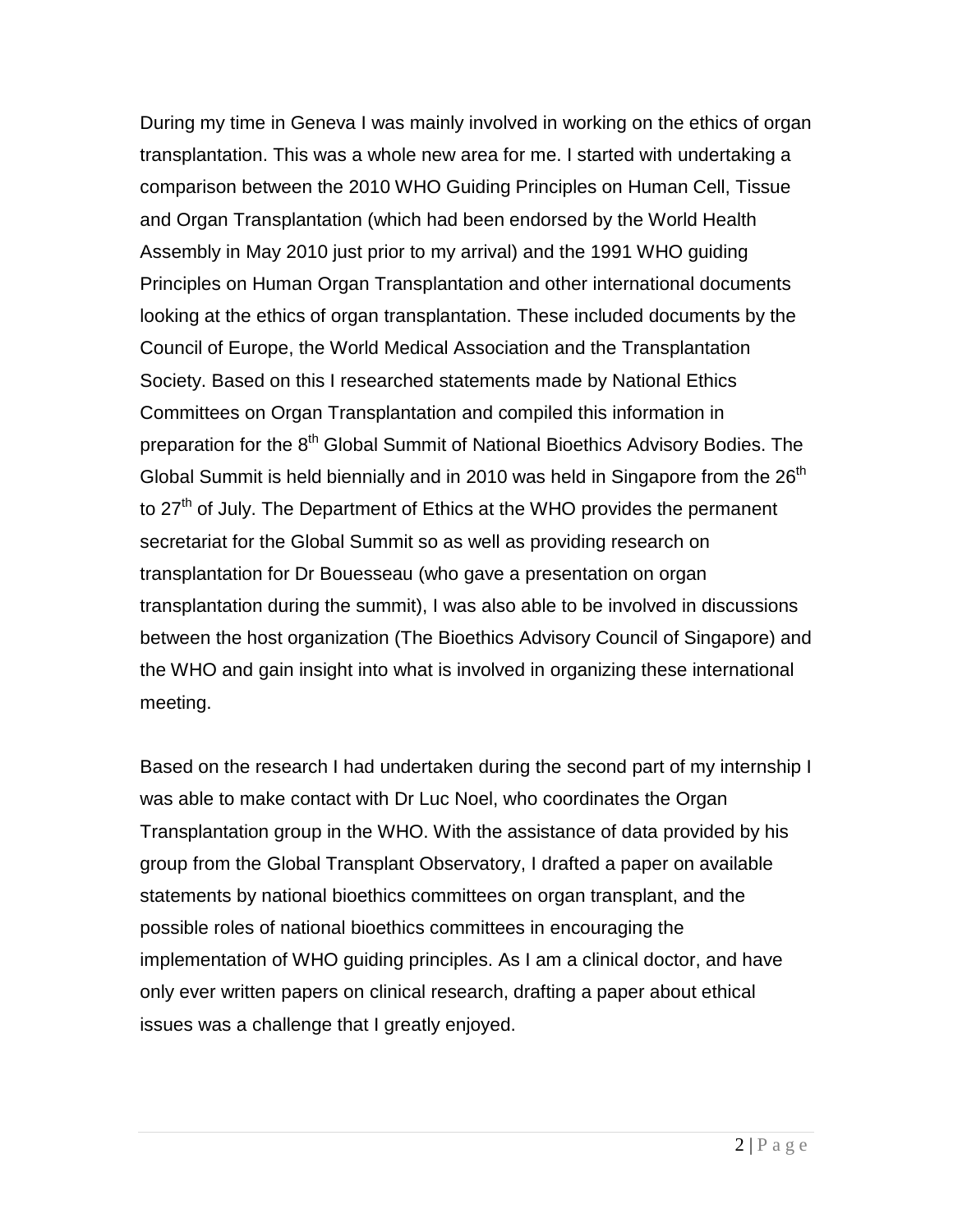As well as working on organ transplantation I was also involved in a number of other projects during my time at the WHO. I was involved in updating the list of National Bioethics Committees that serves as a contact document and ended up being the basis for a lot of my research. After the Global Summit I was also able to help with researching National Bioethics Committee publications on tuberculosis. This was to provide Dr Reis with background information to facilitate the formation of a working group of National Bioethics Committees to consider ethical issues associated with TB.

As well as the work I was doing, my time at the WHO gave me the opportunity to get involved in lots of other activities. I was lucky enough to be attached to the Ethics Unit at the same time as two other interns, Rachel Mills from the USA and Ning Wang from China. This gave me the opportunity to gain insight into the work that they were doing, their interactions with other departments and see other aspects of the Units activities. I was also luck enough to be able to attend a number of talks, by a wide range of international speakers. These WHO lunchtime seminars cover many different aspects of work that the organization is doing and were a great opportunity to learn about different fields. The topics ranged from the ethics of health information technology to recent updates on the polio eradication policy. Finally I was also able to observe a meeting of the WHO Research Ethics Committee. As someone who has in the past submitted research proposals to ethics committees it was fascinating to observe from the other side of the experience, particularly given the wide variety of research projects the WHO is involved in and are considered by the committee.

As well as this there is a hugely active intern community at the WHO. When I arrived in June I became one of 250 interns in the organization. During my time in Geneva being part of this community gave me the opportunity to see other international organizations (including the International Labour Organization, The World Intellectual Property Organization, UNAIDS and the United Nations building itself), travel around Switzerland, experience all the sights of Geneva